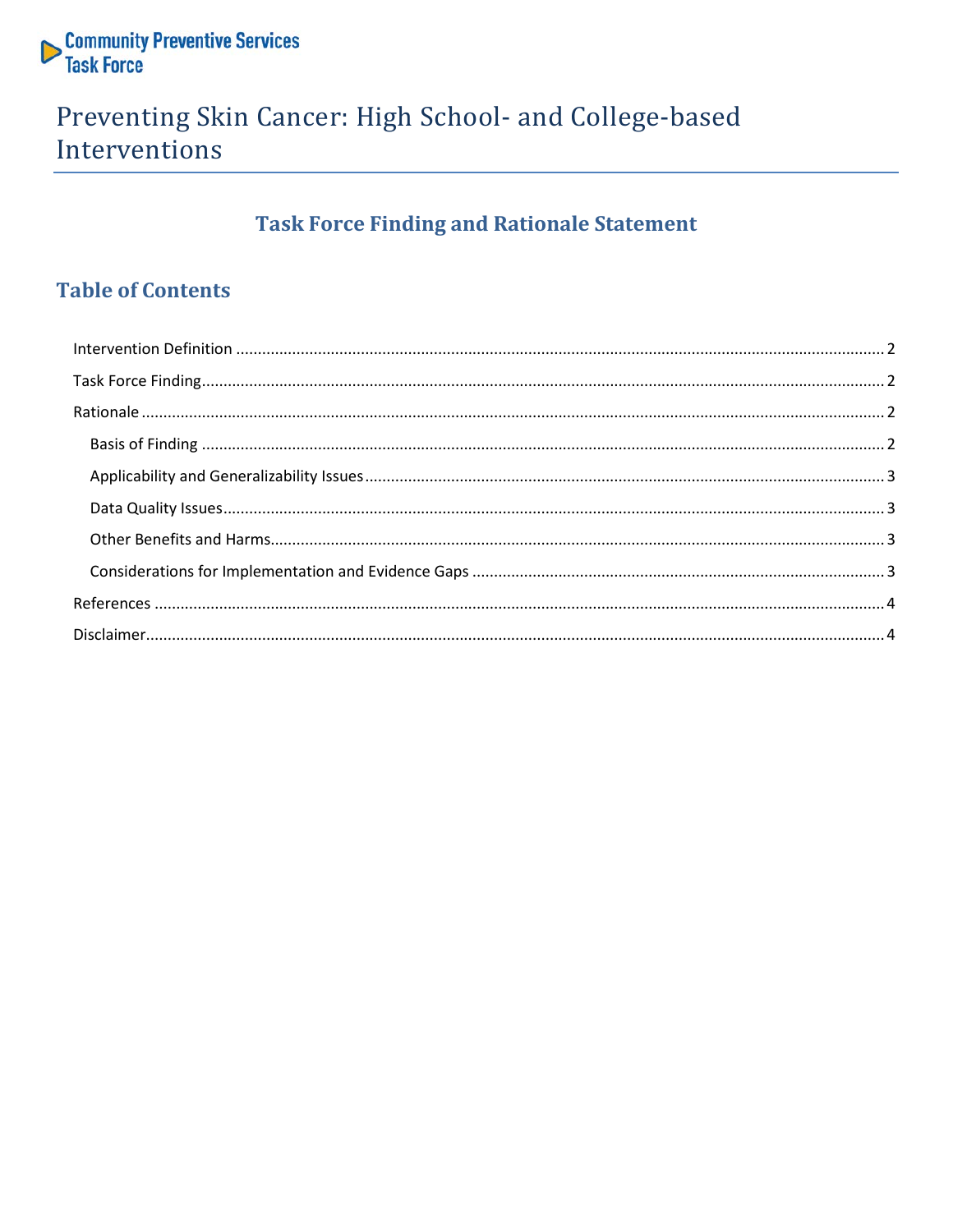

### **Task Force Finding and Rationale Statement**

### <span id="page-1-0"></span>**Intervention Definition**

High school- and college-based interventions to promote sun-protective behaviors among adolescents and young adults include at least one of the following:

- Educational approaches (e.g., providing informational messages about ultraviolet [UV] protection to adolescents and young adults through instruction, small media, Internet, or social media). UV protection messages may be health-related, appearance-based, or both.
- Activities designed to influence behaviors of adolescents and young adults (e.g., modeling, demonstration, role playing)
- Activities intended to change knowledge, attitudes, or behaviors of teachers and parents or caregivers
- Environmental and policy approaches (e.g., providing sunscreen or shade, scheduling outdoor activities to avoid hours of peak sunlight)

### <span id="page-1-1"></span>**Task Force Finding (May 2013)**

The Community Preventive Services Task Force finds insufficient evidence to determine the effectiveness of high schooland college-based interventions to prevent skin cancer by reducing exposure to ultraviolet radiation. Evidence was considered insufficient based on inconsistent results for sun protective behavioral outcomes. Interpretation of included studies also was complicated by (1) variability in interventions and evaluated outcomes; (2) short follow-up times; and (3) limitations in the design and execution of important subsets of studies.

### <span id="page-1-2"></span>**Rationale**

### <span id="page-1-3"></span>**Basis of Finding**

This Task Force finding is based on evidence from a Community Guide systematic review published in 2004 (Saraiya et al., 2004, 4 studies, search period January 1966 – June 2000) combined with more recent evidence (17 studies with 27 arms, search period June 2000 – May 2011). It updates and replaces the 2002 Task Force finding on Education and Policy Approaches in Secondary Schools and Colleges. Results presented in this statement are based on evidence from the updated search period.

The large variability in scope and intent of the interventions evaluated in this review make it difficult to draw general conclusions on the effectiveness of high school- and college-based interventions to prevent skin cancer by reducing exposure to ultraviolet radiation. Some included studies assessed the effectiveness of programs delivered to broad groups of students in natural settings. Other studies were designed to test specific skin cancer prevention messages, or ways of delivering them, and they often used participants who volunteered in exchange for required course credits. In addition, results and outcome measures varied substantially across studies, follow-up times were generally short (3 months or less), and programmatic studies tended to have relatively weak study designs.

The 17 included studies (27 study arms) from the update period assessed intervention effects on several behavioral outcomes (e.g., use of sunscreen, clothing, hats, or shade; avoidance of sun exposure during peak hours; tanning bed use), physiological outcomes (e.g., sunburns), and direct and indirect measures of sun exposure (e.g., change in skin coloration). Although results were mixed across the entire body of evidence, the subset of message-testing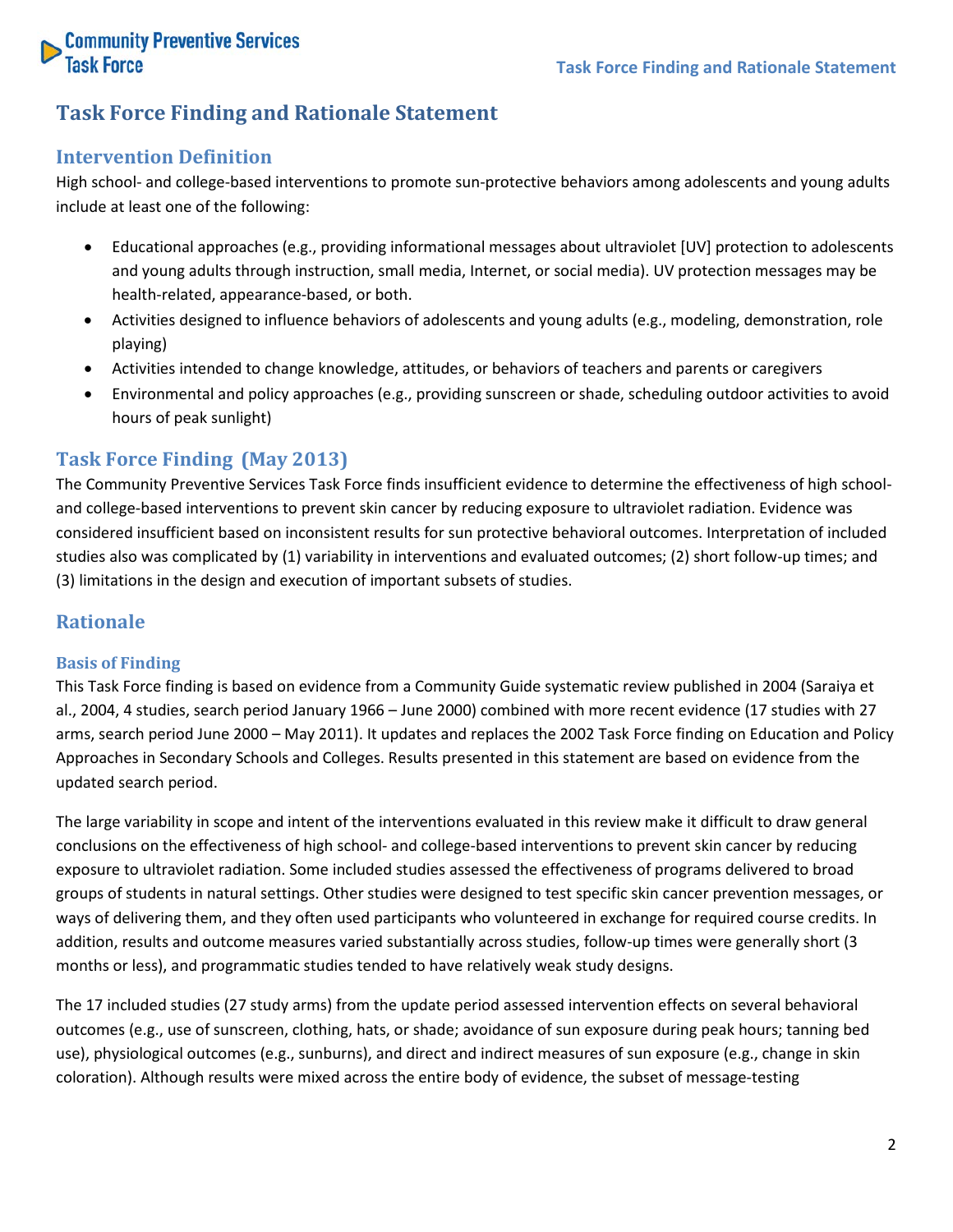# **Community Preventive Services**<br>Task Force

interventions—usually intensive, individually-tailored interventions—showed generally favorable short-term results, including substantial reductions in tanning bed use (6 studies, each with different outcome measures).

### <span id="page-2-0"></span>**Applicability and Generalizability Issues**

The majority of evidence from the updated search period came from the United States (76%), with the remainder coming from Australia, Canada, and Italy. Most of the studies were conducted in university or college settings (82%), and of these, 30% were targeted to young women. All but one of the interventions involved educational and behavioral approaches, with the majority delivering primarily appearance-based messages. The remaining study assessed the effects of installing shade structures outside of high schools and found they increased use of shade during lunch breaks. The large majority of college interventions were small-scale message-testing trials with short follow-up periods, and only a small amount of evidence was available on the effects of larger-scale interventions delivered to overall student populations or relevant subsets.

### <span id="page-2-1"></span>**Data Quality Issues**

Studies from the updated search period had different strengths and weaknesses. Message-testing studies tended to be well-controlled individually-randomized trials, but the ability to draw conclusions about their potential public health impact was diminished by their short follow-up times and questionable generalizability to programs delivered to larger groups of students. In contrast, there were fewer studies delivered to overall student populations, and they tended to have weaker study designs (e.g., before and after designs). The ability to draw conclusions from this body of evidence was further diminished by the large number of outcomes and specific outcome measures that could not be aggregated to provide a clear picture of the consistency and magnitude of effects across interventions.

### <span id="page-2-2"></span>**Other Benefits and Harms**

No harms or additional benefits specific to this intervention were identified in the included evidence and broader literature.

### <span id="page-2-3"></span>**Considerations for Implementation and Evidence Gaps**

Older adolescents and young adults are an important group to target for interventions to reduce UV exposure as they are often resistant to using adequate sun protective measures in their outdoor activities and many are frequent users of tanning beds. High school and college settings offer convenient places to reach these populations, and they offer different opportunities and challenges for implementing interventions. Intervention approaches that are well-suited to one setting may not be the most appropriate in the other. More evidence is required to assess the effectiveness of high school- and college-based interventions to reduce UV exposure, and to determine which intervention characteristics are associated with the greatest effect.

Future studies of the potential effectiveness of high school and college-based interventions for improving public health outcomes associated with skin cancer should address the limitations identified in this review. In particular, there is a need for well-controlled studies of interventions that are delivered to broad groups of students in naturalistic settings, with follow-up times of at least six months. In addition, it would be valuable to explore ways to implement sustainable college-based interventions targeted at frequent tanning bed users and assess their effectiveness.

*The data presented here are preliminary and are subject to change as the systematic review goes through the scientific peer review process.*